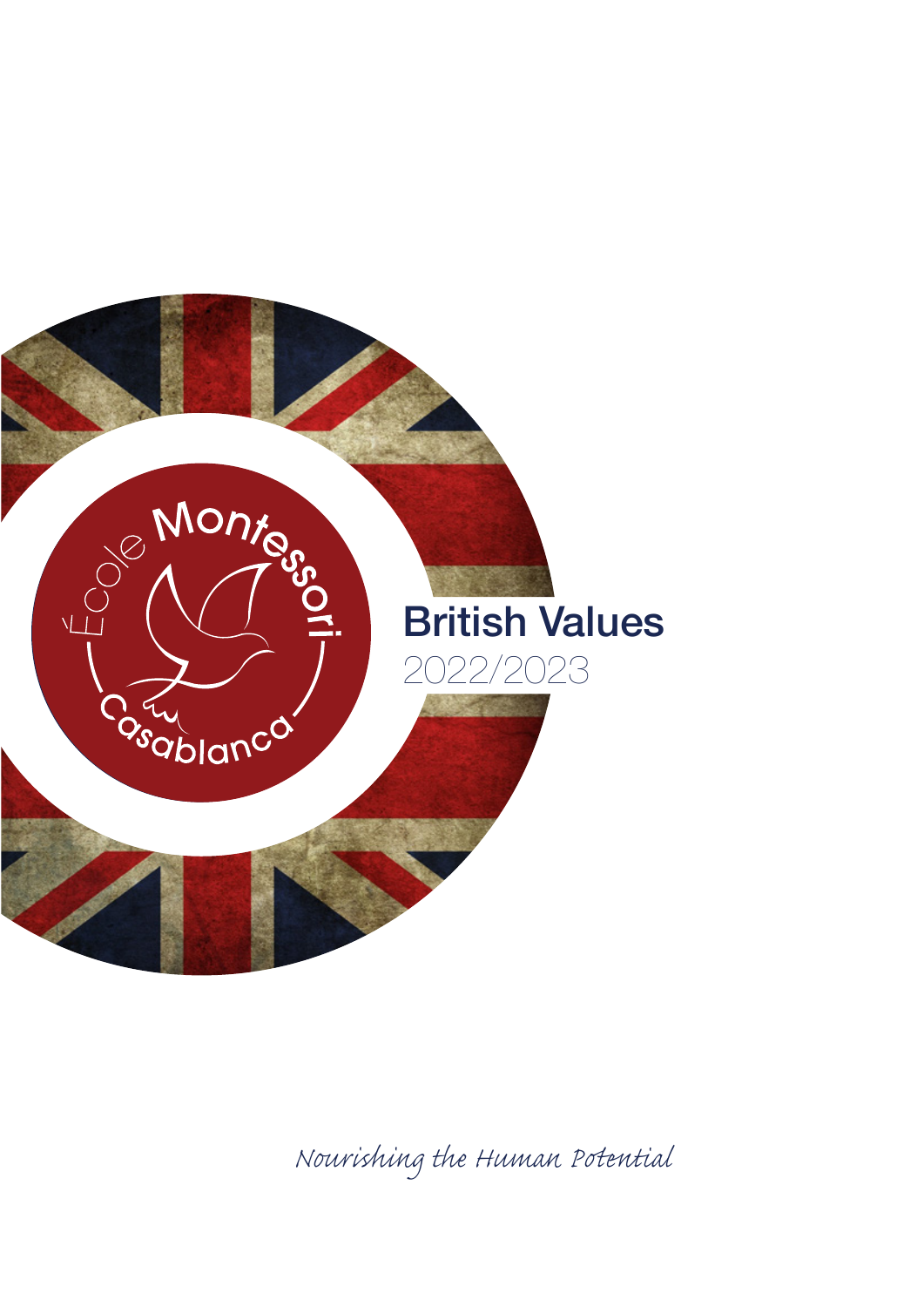

# British Values

# Policy statement

The Government sets out its definition of British values in the Prevent Strategy 2015, which reinforced the need "to create and enforce a clear and rigorous expectation on all schools to promote the fundamental British values of democracy, the rule of law, individual liberty and mutual respect and tolerance of those with different faiths and beliefs."

At Ecole Montessori Casablanca we already focus on children's personal, social and emotional development. The Montessori pedagogy ensures children learn right from wrong, mix and share with their peers and value other's views, know about similarities and differences between themselves and others, and challenge negative attitudes and stereotypes.

At EMC these values are reinforced regularly and in the following ways:

### **Democracy**

• We listen to children's voice.

• Children are expected to contribute and co-operate, taking into account the views of others.

• Children are invited to discuss and debate upon their classroom rules in their community meetings.

### The Rule of Law

• We consistently reinforce our high expectations of children. Children are taught the value and reasons behind our expectations (rules) that they are there to protect us, that everyone has a responsibility and that there are consequences when rules are broken.

#### Individual Liberty

• Within school, children are actively encouraged to make choices, knowing that they are in a safe and supportive environment.

• As a school we educate and provide boundaries for young children to make choices safely, through our provision of a safe environment and empowering teaching.

• Children are encouraged to know, understand and exercise their rights and personal freedoms.

#### Mutual Respect

• Part of our school ethos revolves around Core Values such as 'Respect', and children are modelled this by caring, sharing and listening to others.

• The staff help children to understand how to respect by talking about how actions/ words can affect others.

• Mutual respect is at the heart of our values. Children learn that their behaviours have an effect on their own rights and those of others. All children are taught and encouraged to treat each other with respect. Community Meetings contribute to children learning how to take their turn and wait for others to speak.